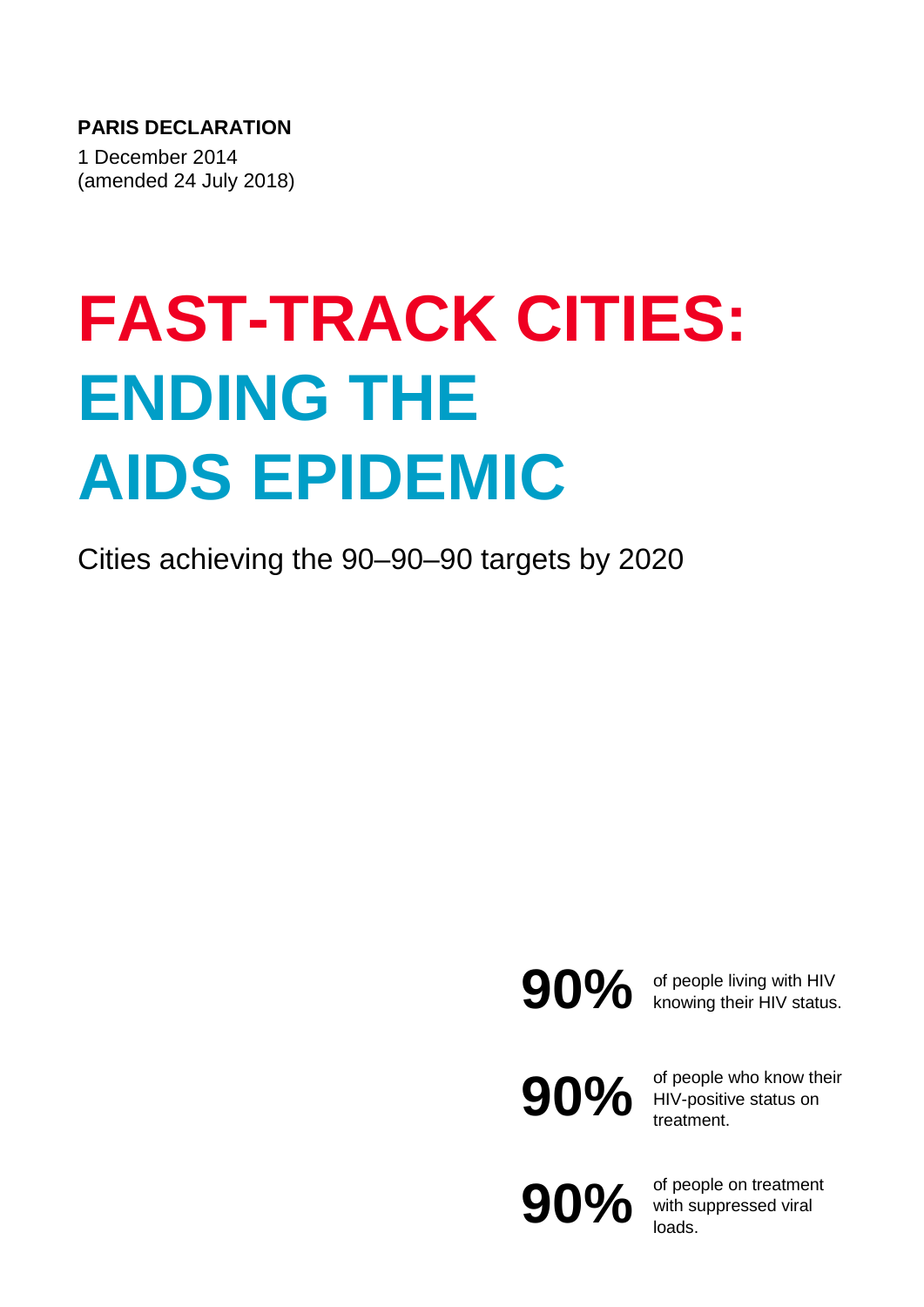## **PARIS DECLARATION**

We stand at a defining moment in the AIDS response. Thanks to scientific breakthroughs, community activism and political commitment, we have a real opportunity to achieve the Sustainable Development Goals target of ending the AIDS epidemic by 2030. Cities have been heavily affected by the epidemic and have been at the forefront of responding to HIV. Cities are uniquely positioned to lead Fast-Track action towards achieving the 90–90–90 and other targets by 2020. Attaining these targets will put us on a trajectory towards getting to zero new HIV infections and zero AIDS-related deaths.

We recognize that ending AIDS requires a comprehensive approach that allows all people to access quality life-saving and life-enhancing prevention, treatment, care and support services for HIV, tuberculosis and viral hepatitis. Integrating these services into sexual, reproductive and mental health services is critical to achieving universal access to health care.

We can eliminate stigma and discrimination if we build our actions on scientific evidence. Understanding that successful HIV treatment and viral suppression prevents HIV transmission (Undetectable = Untransmittable) can help reduce stigma and encourage people living with HIV to initiate and adhere to HIV treatment.

Working together, cities can accelerate local actions towards ending the AIDS, tuberculosis and viral hepatitis epidemics globally by 2030. As called for by the New Urban Agenda, we will leverage our reach, infrastructure and human capacity to build a more equitable, inclusive, prosperous and sustainable future for all our residents, regardless of age, gender, sexual orientation and social and economic circumstances.

## **WE, THE MAYORS, COMMIT TO:**

1. End the AIDS epidemic in cities by 2030

We commit to achieve the 90–90–90 and other Fast-Track targets by 2020, which will put us firmly on the path to ending the AIDS, tuberculosis and viral hepatitis epidemics by 2030. We commit to provide sustained access to quality HIV testing, treatment and prevention services, including pre-exposure prophylaxis (PrEP), in support of a comprehensive approach to ending AIDS that also addresses tuberculosis, viral hepatitis, sexually transmitted infections, mental health, substance use disorders, and comorbidities associated with aging with HIV. We will eliminate HIV-related stigma and discrimination.

#### 2. Put people at the centre of everything we do

We will focus our efforts on all people who are vulnerable to HIV, tuberculosis, viral hepatitis and other diseases. We will help to realize and respect the human rights of all affected people and leave no one behind in our city's AIDS, tuberculosis and viral hepatitis response. We will meaningfully include people living with HIV in decisionmaking around policies and programmes that affect their lives. We will act locally and in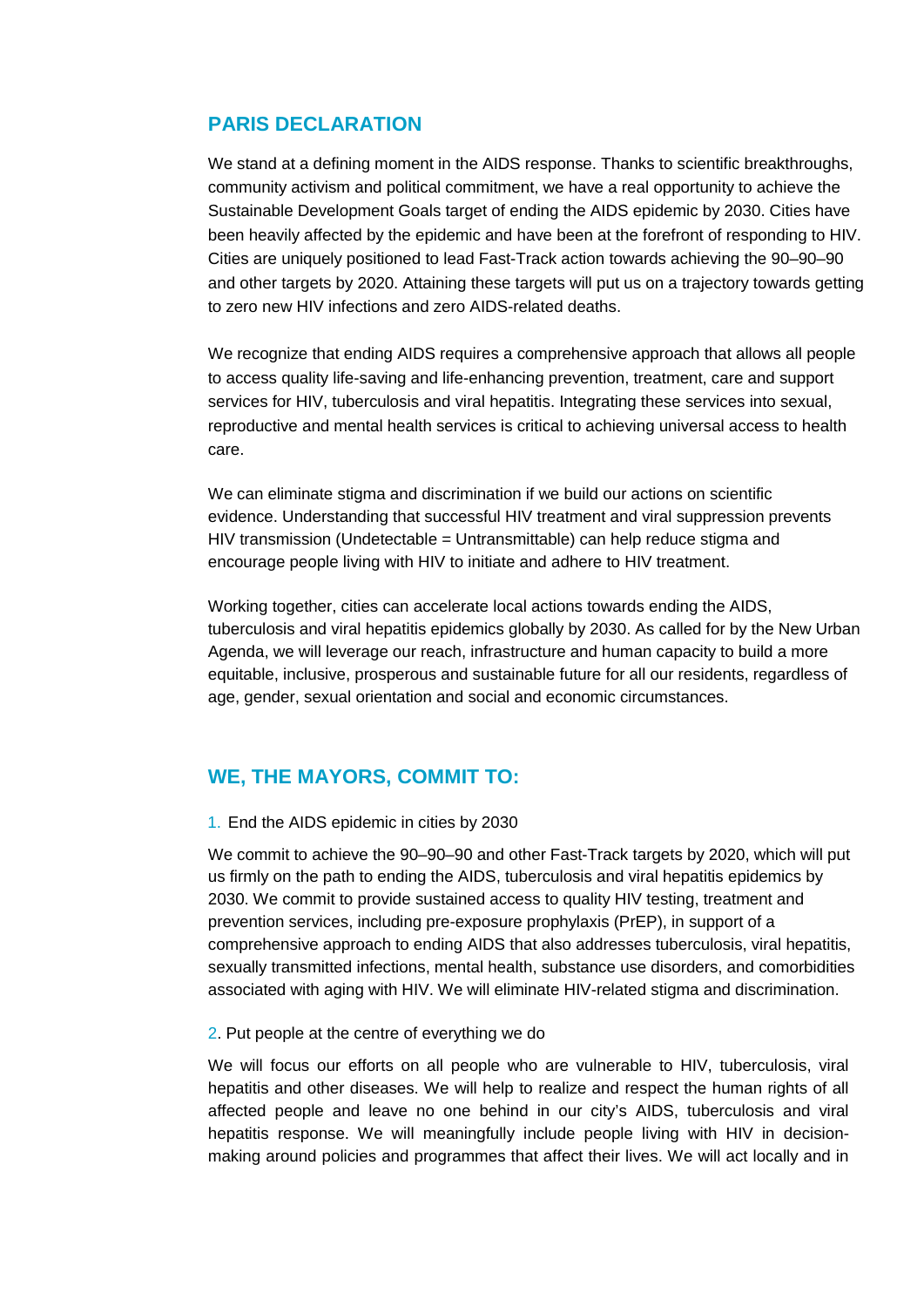partnership with our communities to galvanize global support for healthy and resilient societies and for sustainable development.

#### 3. Address the causes of risk, vulnerability and transmission

We will use all means, including municipal ordinances, policies and programmes, to address factors that make people vulnerable to HIV and other diseases, including laws that discriminate against or criminalize key populations. We will ensure that people affected by HIV enjoy equal participation in civil, political, social, economic and cultural life, free from prejudice, stigma, discrimination, violence or persecution. We will work closely with communities, clinical and service providers, law enforcement and other partners, and with marginalized and vulnerable populations, including slum dwellers, migrants and other displaced people, young women, sex workers, people who use drugs, gay men and other men who have sex with men and transgender people, to foster social equity.

#### 4. Use our AIDS response for positive social transformation

Our leadership will leverage innovative social transformation to build societies that are equitable, inclusive, responsive, resilient and sustainable. We will integrate health and social programmes to improve the delivery of services, including for HIV, tuberculosis, viral hepatitis and other diseases. We will use advances in science, technology and communication to drive the social transformation agenda, including within the context of efforts to ensure equal access to education and learning.

#### 5. Build and accelerate an appropriate response reflecting local needs

We will develop and promote services that are innovative, safe, accessible, equitable and free from stigma and discrimination. We will encourage and foster community leadership to build demand for, and to deliver, quality services that are responsive to local needs.

#### 6. Mobilize resources for integrated public health and sustainable development

Investing in the AIDS response together with a strong commitment to public health and sustainable development is a sound investment in the future of our city that will yield increased productivity, shared prosperity and the overall well-being of our citizens. We will adapt our city plans and resources for a Fast-Track response to HIV, tuberculosis, viral hepatitis and other diseases within the context of an integrated public health approach. We will develop innovative funding strategies and mobilize additional resources to end the AIDS epidemic by 2030.

### 7. Unite as leaders

We commit to develop an action plan to guide our city's Fast-Track efforts, embrace the transparent use of data to hold ourselves accountable and join with a network of cities to make the Paris Declaration a reality. Working in broad consultation with everyone concerned, we will regularly measure our results and adjust our responses to be faster, smarter and more effective. We will support other cities and share our experiences, knowledge and data about what works and what can be improved. We will report annually on our progress.